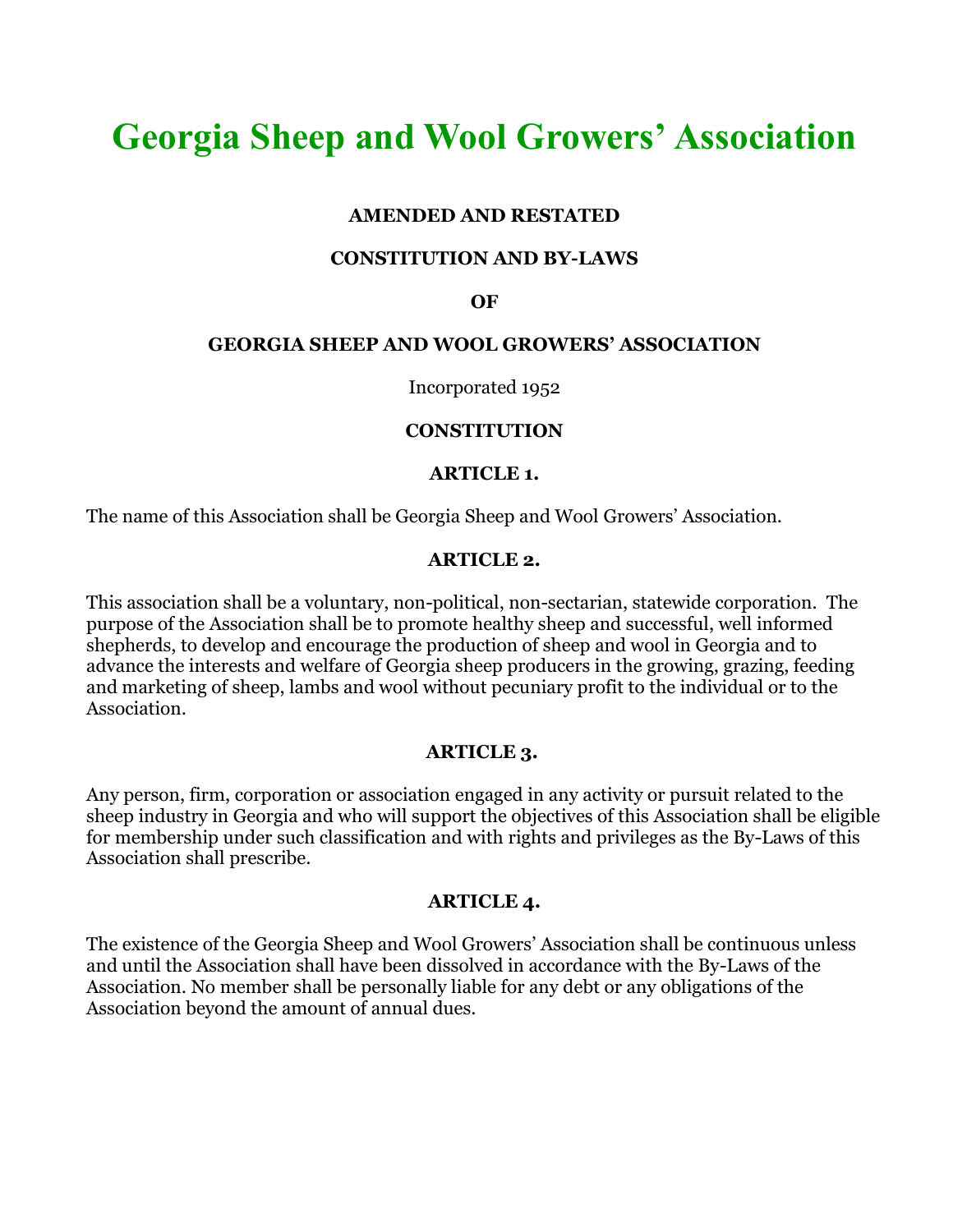#### **ARTICLE 5.**

Government of the affairs and activities of the Georgia Sheep and Wool Growers Association shall be and is vested in a board of directors and such other officers as may be provided for under the By-Laws of the Association which shall also prescribe the number, powers, duties, meetings, election or appointment thereof.

#### **ARTICLE 6.**

One general meeting of the membership of the Association shall be held annually in accordance with the By-Laws, which shall provide for the calling of special membership meetings and of meetings of the officers or Directors thereof.

## **ARTICLE 7.**

Membership in the Association may be obtained by application to the Association as provided by the By-Laws of the Association.

## **BY-LAWS**

## **ARTICLE 1.**

Section 1.The word Association as used here refers to the Georgia Sheep and Wool Growers' Association.

Section 2. Title and ownership of all equipment, furniture, supplies, or other property that may be acquired or owned by the Georgia Sheep and Wool Growers' Association shall be held in the name of the Association as designated in ARTICLE 1 of the Constitution.

Section 3. The seal of the Association shall be prescribed by the Board of Directors.

.

## **ARTICLE 2.**

Section 1. The purpose and activities of the Association shall be in conformity with ARTICLE 2 of the Constitution and may be defined under a declaration of policy consisting of resolutions adopted at each annual meeting by a majority vote of the active individual members present and voting at such meeting.

Section 2. In the event an important issue arises during the interim between annual meetings, the Board of Directors may at any regular or called meeting of the Board, amend the declaration of policy by adding thereto a resolution of such issue, provided that at least two thirds of the entire membership of the Board shall vote in favor of such resolution.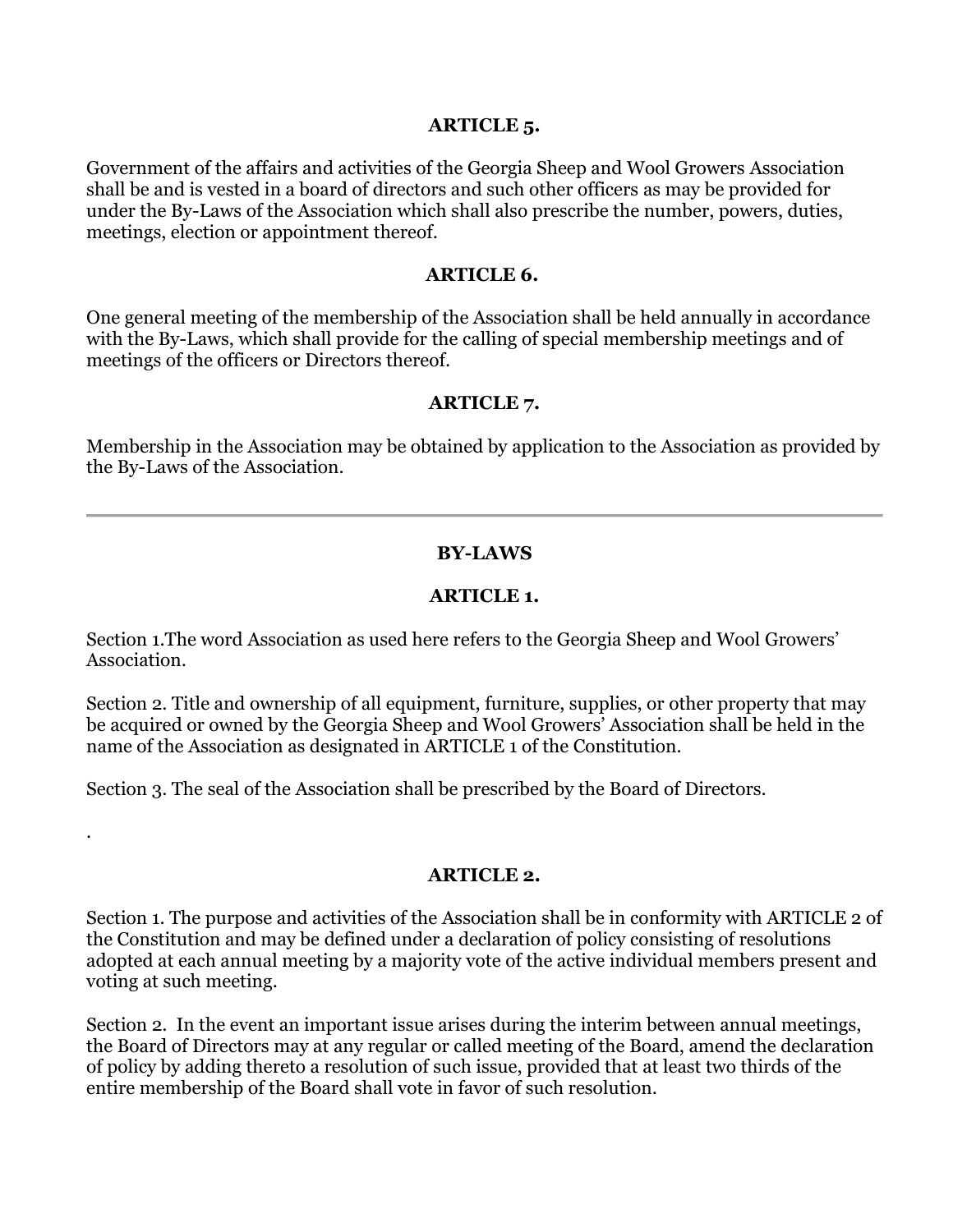Section 3. Any member or group of members who disagree with or favor amendment of any part of the declaration of policy as proposed or adopted at any annual meeting, may submit a minority report in the form of a proposed resolution which shall be referred to the Resolutions Committee, and if the Committee shall fail to report such minority report either favorable or unfavorable, it may be recalled for consideration from the floor of the meeting by a majority vote of the active individual members present and voting; or during the interim between annual meetings, such minority report in the form of a proposed resolution may be addressed to the President who shall be present and submit the report for consideration at the next subsequent, regular or called meeting of the Board of Directors at which at least two third of the membership of the Board is present and the Board shall at such meeting adopt or reject such minority report in accordance with the provisions of Section 2 of this Article.

### **ARTICLE 3.**

Section 1. Application for membership in the Georgia Sheep and Wool Growers Association shall state the name and address of the applicant, the type of business or activity in which the applicant is engaged or employed and such other pertinent information as the Board of Directors may require and shall be approved or disapproved in accordance with such procedure as the Board may prescribe. An Application for membership may be submitted to the Association by mail or through an automated system as provided by the Association.

Section 2. Membership of the Association shall be divided into four classifications to which the terms and conditions hereunder shall apply respectively as follows:

 ACTIVE INDIVIDUAL MEMBERSHIP **-** Active individual membership may be held only by a person, farm or family who is engaged in the growing, grazing or feeding of sheep.

 ASSOCIATE MEMBERSHIP - Associate membership may be held in the Association by any person, firm, corporation, business or association whose business or activities are directly or indirectly related to the livestock industry of Georgia.

 HONORARY MEMBERSHIP -Honorary membership may be held by any person but shall be conferred only upon majority vote of the Board of Directors for outstanding service or contributions to the welfare of Georgia sheep producers or the livestock industry in general. Firms, or corporations shall not be eligible for Honorary Memberships.

 STUDENT/JUNIOR MEMBERSHIP – Student/ Junior Membership may be held by a student or person 21 years of age or younger who is engaged in raising sheep. A Student/Junior member may enjoy all the privileges of the Association except holding office.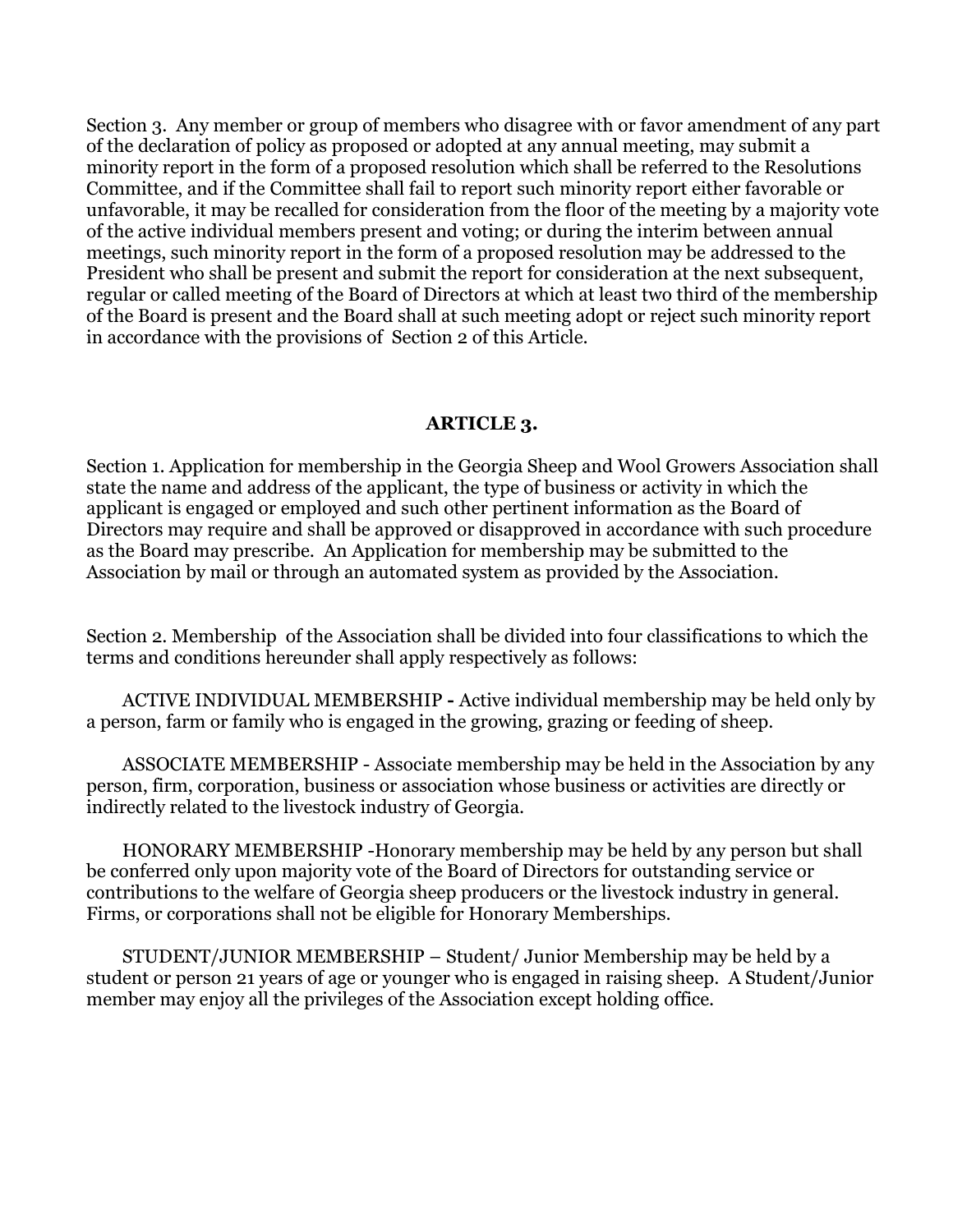## **ARTICLE 4.**

Section 1. Annual dues for active individual members or associate members shall be \$35.00 per year. Student Membership shall be \$15.00 per year. Dues may be mailed or paid through an automated system as provided by the Association.

Section 2. Honorary members shall not be subject to payment of annual dues and such members shall be exempt from assessments so long as they remain classified.

Section 3. No special assessment shall be levied against the membership of this Association except by two-thirds favorable vote of the entire Board of Directors and the proceeds of any such assessment shall be used only for such purposes as the Board of Directors shall designate, but this shall not prevent the Board from accepting any such contributions from any member beyond payment of annual dues or special assessments for any purpose designed to advance the interests and welfare of Georgia sheep producers or of the livestock industry in general.

Section 4. Membership is valid for twelve months following the receipt of annual dues. Any member who shall become delinquent in payment of annual dues or the payment of any special assessment for a period of more than four months shall be considered as having withdrawn membership from the Association.

# **ARTICLE 5.**

Section 1. At any regular or special called meeting of the membership of the Georgia Sheep and Wool Growers' Association, each active individual member present who is current with annual dues shall be entitled to one vote on all matters that shall come before such meeting. Active Individual Members held by a farm or family are entitled to one vote on behalf of the family or farm

Section 2. Associate or Honorary members, exclusive of honorary members holding active individual memberships, shall not be eligible to vote but shall be accorded all other privileges or benefits of the association, including right to serve by appointment on any committee other than the executive committee or to serve in any other capacity except that of an elective officer.

Section 3. No member shall be deprived of any privileges, rights or benefits of membership in the Georgia Sheep and Wool Growers' Association except after full hearing before the Board of Directors and then only if found by the Board to be guilty of violation of the Constitution or By-Laws of the Association, or of action detrimental to the objects or purposes of the Association, or of conduct unbecoming a member of the Association and upon such findings the Board may at its discretion expel or temporarily suspend such member.

# **ARTICLE 6.**

Section 1. The Board of Directors of the Georgia Sheep and Wool Growers' Association shall consist of officers of the association, excepting the Secretary or Secretary/Treasurer if the office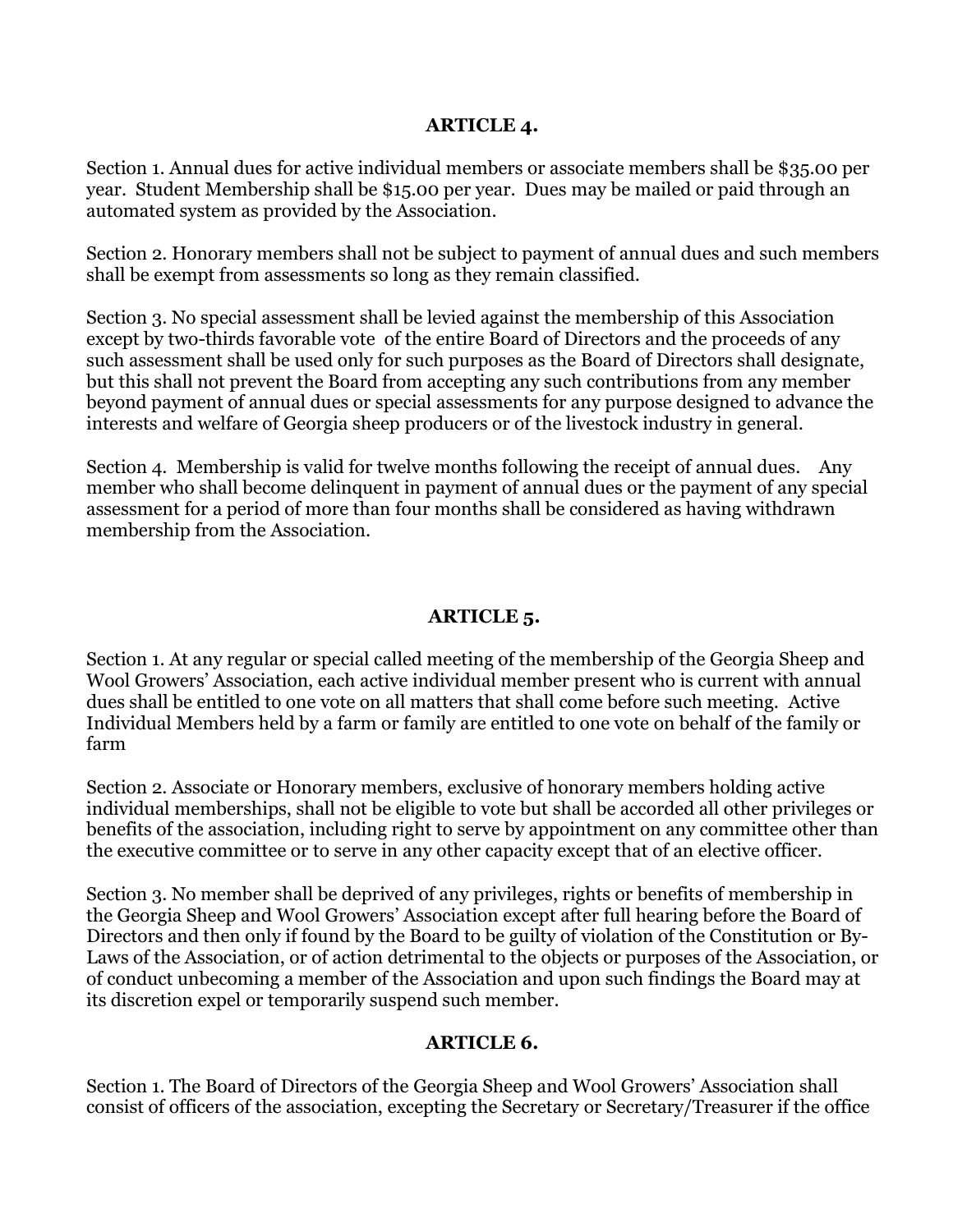is combined unless he or she is an active individual member in good standing, together with the immediate past president and seven directors from the State at large.

 The directors at large shall be elected as follows: two for a one year term, two for a two year term, and three for a three year term, but upon the expiration of those terms they shall be elected for three year terms thereafter.

Section 2. Each member of the Board of Directors shall be entitled to one vote on all matters that may come before the Board.

# **ARTICLE 7.**

Section 1. The elective officers of the Association shall be President, Vice President, and seven directors, all of whom shall be active individual members elected from the State at large. Officers shall be elected for a term of two (2) years in the capacity to which elected. Directors shall be elected as provided under Section 1 of ARTICLE 6. No elective officer, excepting directors at large, may serve more than two consecutive terms in the same capacity.

Officers and members of the Board of Directors shall be elected at the annual meeting of the Association. Terms of office shall begin immediately following the meeting at which elected.

Nomination for officers and members of the Board of Directors shall be made from the floor at the annual meeting. From those so nominated, the members present shall elect officers and members of the Board of Directors by majority vote. Individual membership held by a farm or family shall be entitled to one vote.

Notice of offices to be filled shall be given to members of the Association along with Notice of the Annual Meeting at least 30 days prior to the Annual Meeting.

Section 2. Appointive officers of the Association shall be the Secretary and Treasurer or Secretary/ Treasurer if the office is combined. The positions of Secretary and Treasurer may be combined if deemed suitable by the Board of Directors. The Board of Directors may appoint such other officers as the Board deems essential in carrying out the work and activities of the Association. All appointive officers shall be appointed by and subject to the jurisdiction of the Board of Directors, and such officers may or may not be active members of the Association and may or may not be a current member of the Board of Directors.

Section 3. The Executive Committee of the Board of Directors shall consist of the President, Vice President, Immediate Past President, Secretary and Treasurer or Secretary/Treasurer if the office is combinded, along with two designated members of the Board of Directors. Members of the Executive Committee other than officers of the Association shall be appointed by the President of the Association.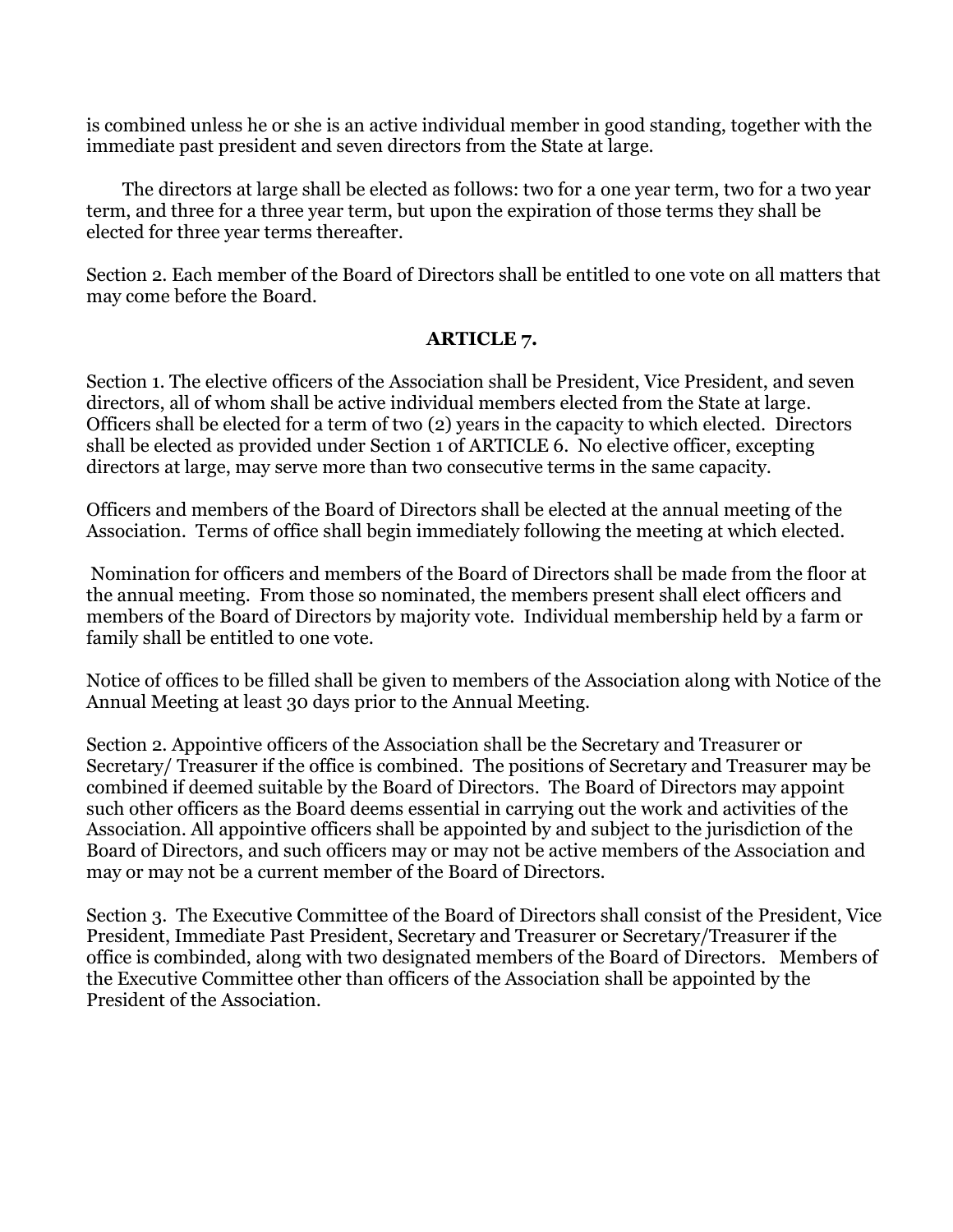Section 4. Any vacancies occurring among members of the Executive Committee, officers or directors of the Association may be filled by the Board of Directors for the unexpired term of office except that a vacancy in the office of President shall be filled by succession of the Vice President to the office of President.

Section 5. No director or executive officer shall be paid directly or indirectly any compensation for services rendered the Association but this shall not prohibit the reimbursement by the Association of any director or elective officer for expenses incurred in connection with any assignment authorized by the Board of Directors.

Section 6. The position of Director Emeritus may be appointed by the Board of Directors. Director Emeritus is for distinguished directors who are retiring from office and who, through experience, knowledge and service, are considered too valuable to the Association to lose their input. The Director nominated and approved by the Board will be voted on by the members of the Board of Directors and inducted into this esteemed position. Duties required are to answer inquiries by board members pertaining to the association. Directors Emeritus are welcomed and encouraged to attend Board Meetings, provide input, and act as mentors. This is a non-voting position. A person holding the position of Director Emeritus is exempt from paying annual dues to the Association.

## **ARTICLE 8.**

Section 1. It shall be the duty of the Board of Directors to effectuate insofar as possible the policies of the Georgia Sheep and Wool Growers' Association as defined by the Declaration of Policy as adopted by the Association and to otherwise generally manage and direct the affairs and activities of the Association.

Section 2. In carrying out its duties the Board of Directors shall exercise such powers and authorities as are now or may hereafter be vested in the Board of Directors under the Constitutions of the Association in employing personnel and in acquiring equipment, furniture, supplies, and other property essential to the work and activities of the Association except real estate, the acquisition or disposition of which may only be consummated by the Board of Directors after two-thirds favorable vote at a regular annual meeting of the membership of the Association or a special meeting of the membership of the Association called for that purpose.

Section 3. The Board of Directors may delegate to the Executive Committee or to the respective officers of the Association either elective or appointive such of its duties, powers and authorities as it may deem essential to the efficiency and effectiveness in carrying out the work and activities of the Association but all such powers, and authorities shall be exercised subject to the jurisdiction and approval of the Board.

Section 4. President. The President shall act as presiding officer at all meetings of the membership of the Association, the Board of Directors and Executive Committee; shall serve as ex officio member of all standing and special committees; and shall be charged with such other duties and responsibilities as are customarily associated with the office of President, including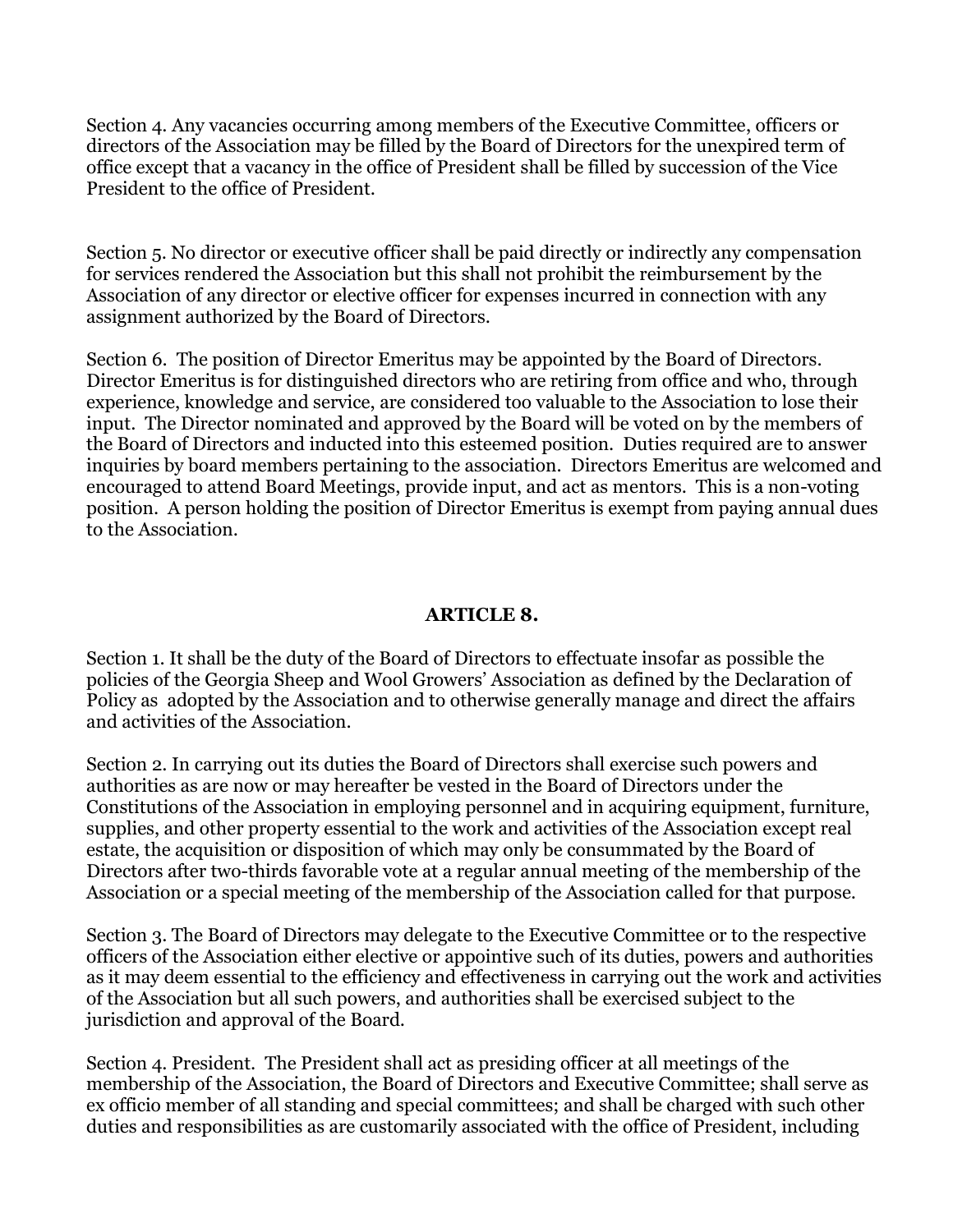the exercise of such duties, powers and authorities as may be delegated to that office by the Board of Directors under Section 3 of this ARTICLE.

Section 5. Immediate Past President. The Immediate Past President shall participate as a voting member of the Board of Directors and in sessions of the Executive Committee.

Section 6. Vice President. The Vice President shall perform such duties as the President may delegate and such other duties as the Executive Committee may prescribe. The Vice President shall become President of the Association upon the expiration of the term of office of the President. The Vice President shall also succeed to the office of the President in the event of vacancy in that office at any time and for any reason and shall serve as President until the next annual meeting and for the following term. In the event of the absence of the President the Vice President shall preside at all meetings of the Board of Directors, Executive Committee and Association, and shall perform all other duties of President.

Section 7. Treasurer. The treasurer shall have charge of all funds belonging to the Association, shall keep such funds in a depository approved by the Board of Directors; shall at the discretion of the Board of Directors furnish bond satisfactory to the Board, shall disperse such funds as ordered or approved by the Board of Directors; shall annually and at such other times as the Board of Directors may require, furnish a report of all receipts and disbursements; and shall be charged with such other duties and responsibilities as are customarily associated with the office of Treasurer, including the exercise of such duties, powers and authorities as may be delegated to that office by the Board of Directors in Section 3 of this ARTICLE.

Section 8. Secretary. The Secretary shall keep the minutes of all meetings of the membership, the Board of Directors and the Executive Committee and of all meetings of standing or special committees; shall have charge of and keep all books and records of the Association; and shall be charged with such other duties and responsibilities as are customarily associated with the office of the Secretary, including such duties, powers, and authorities as may be delegated to that office by the Board of Directors under Section 2 of this ARTICLE.

# **ARTICLE 9.**

Section 1. The fiscal period of the Association shall be the calendar year.

Section 2. The Board of Directors may provide for the auditing of the books and records of the Association at any time they deem necessary or proper.

Section 3. The Association may be dissolved only upon recommendation of the Board 0f Directors and by two-thirds majority vote of the active individual members present and voting at any regular annual meeting of the membership provided that notice of such recommendation shall be mailed to the last known address of all active individual members as least thirty days prior to such regular annual meeting.

Section 4. Upon dissolution or winding up of the Association in any manner, the residual assets will be distributed to all patrons, members and membership alike, regardless of the chronology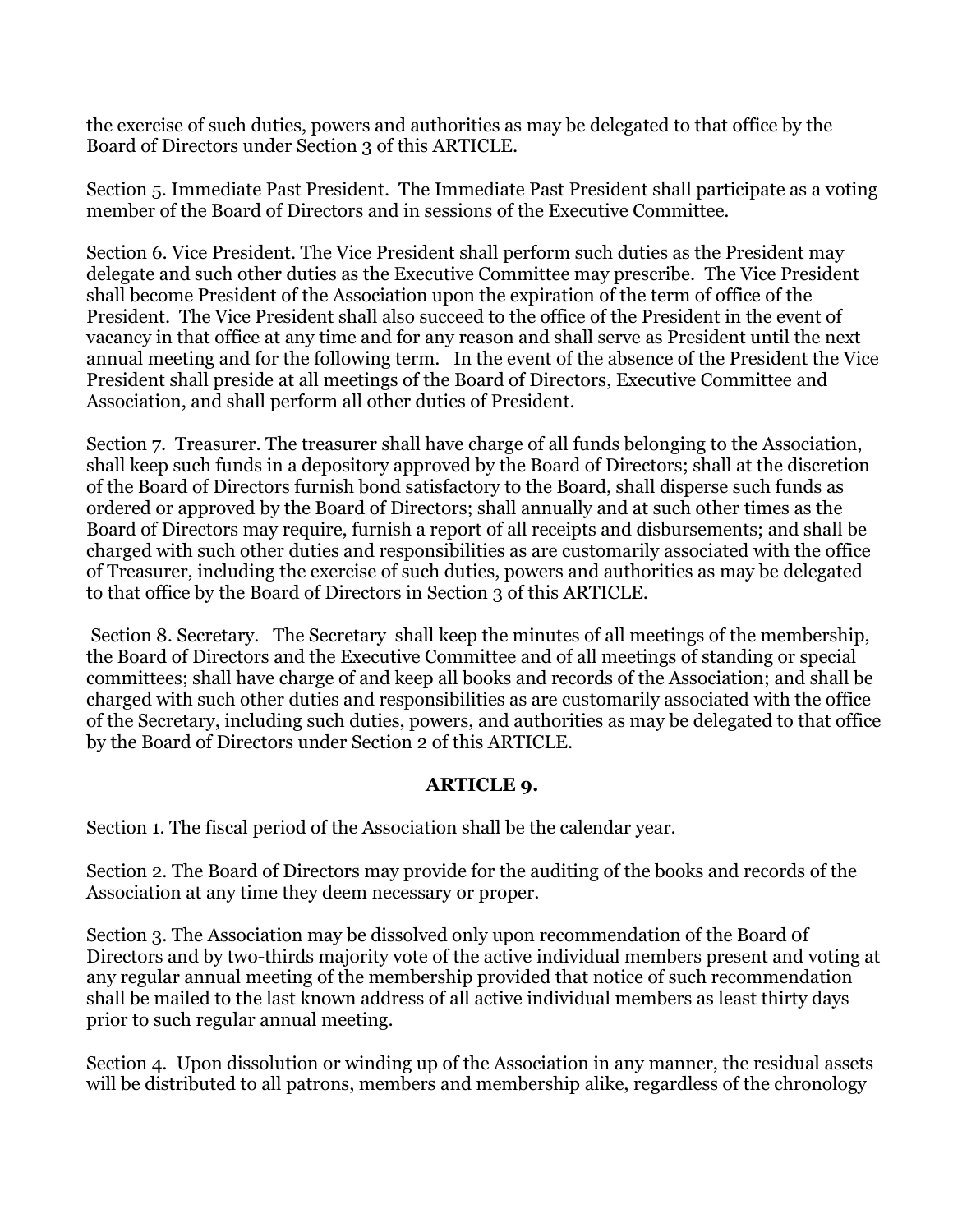of their patronage, or the basis of their respective patronage contributions as shown on the books and records of the Association during the Association's entire existence.

# **ARTICLE 10.**

Section 1. The regular annual meeting of the membership of the Association shall be held each year at a time and place to be designated by the Board of Director. Notice of such annual meeting shall be given to each member of the Association at least thirty days in advance of such meeting.

Section 2. Special meetings of the membership of the Association may at the discretion of the Board of Directors be called upon its own motion or upon petition of fifteen active individual members at least thirty days in advance of such meeting.

Section 3. The number of active members present shall constitute a quorum for any regular or special called meeting of the membership except as otherwise provided under these By-Laws.

Section 4. The Board of Directors of the Association shall meet in regular session semi-annually at such time and place as it may designate upon 10 days' notice to all members of the Board.

Section 5. Special meetings of the Board of Directors may, at his or her discretion, be called by the President or upon a motion or on petition of three or more directors. Upon receipt of such petition, it shall be mandatory upon the President to call a special meeting of the Board. Notice of the time, place and purpose of such meeting shall be given all members of the Board at least 10 days in advance.

Section 6. The Executive Committee of the Association shall meet at the call of the President.

Section 7. At any regular meeting of the Board of Directors or of the Executive Committee those present shall constitute a quorum except as otherwise provided under these By-Laws.

Section 8. Whenever the President deems it necessary, meetings of the Board of Directors or Executive Committee may be called and held in person, by phone or electronic communication. The Board of Directors or Executive Committee may also act upon a proposal fully expressed to them by the President by letter, phone, electronic communication or in person, if a majority of the members concur unless otherwise provided by the By-Laws.

Section 9. At no time nor under any circumstances shall any votes be cast by proxy at any meeting of the membership, the Board of Directors or the Executive Committee of the Association.

# **ARTICLE 11.**

Section 1. All standing and special committees shall be appointed by the President subject to approval of the Board of Directors.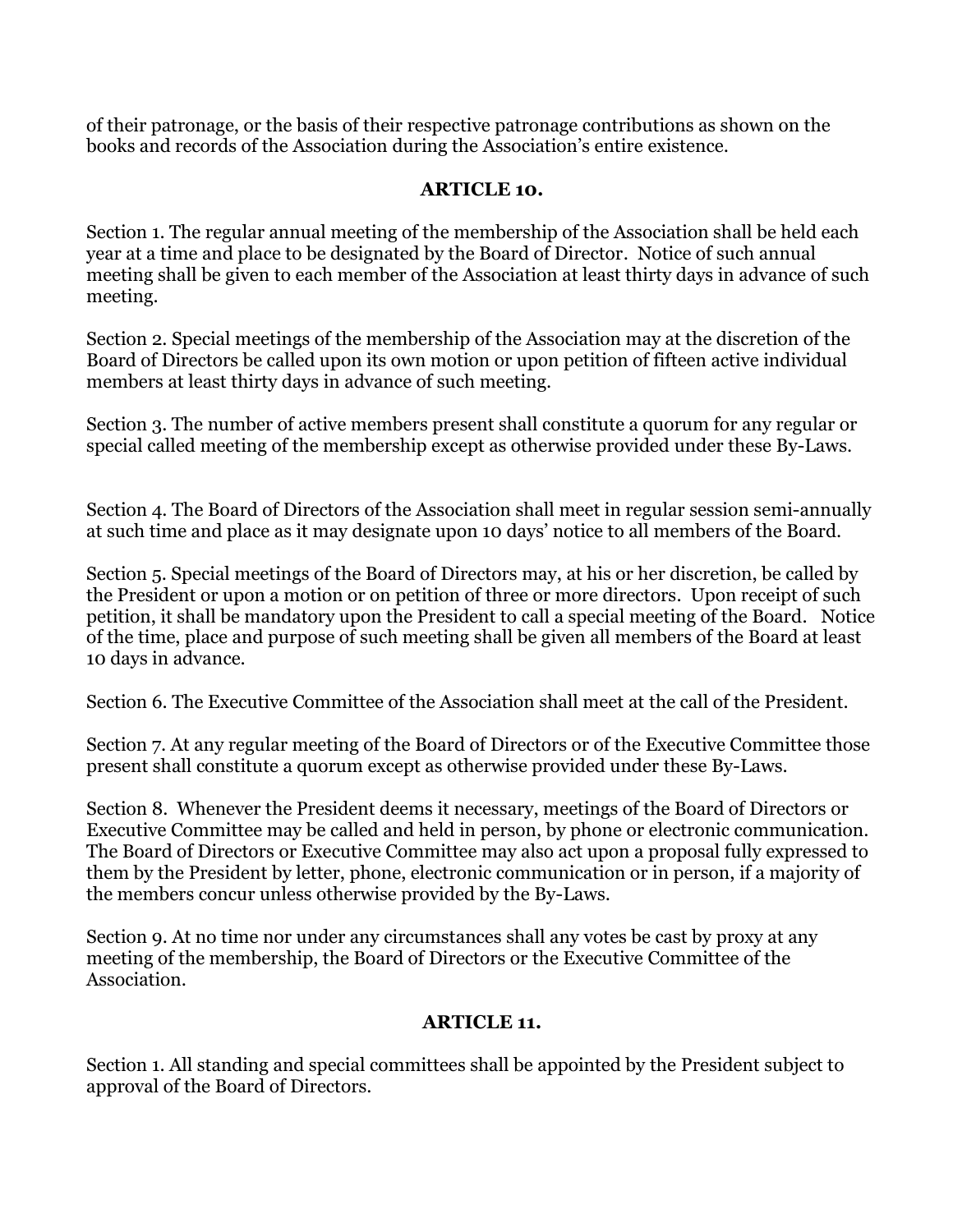Section 2. Robert Rules of Order (latest edition) shall govern the conduct of a meeting when not in conflict with these By-Laws.

Section 3. By-Laws of the Association may be amended by a majority vote of the Board of Directors at any regular or special meeting of the Board provided that notice of the proposed amendment is given to each member of the Board at least ten days in advance of such meeting and provided at least two-thirds of the members of the Board are present at any such meeting.

### **ARTICLE 12.**

The Georgia Sheep and Wool Growers' Association shall not discriminate against applicants for membership or members on the basis of disability, race, creed, color, gender, national or ethnic origin, religion, ancestry, marital status or need.

## THESE AMENDED AND RESTATED BY-LAWS APPROVED AND DECLARED AS THE BY-LAWS OF THE GEORGIA SHEEP AND WOOL GROWERS' ASSOCIATION BY RESOLUTION OF THE BOARD OF DIRECTORS OF THE ASSOCIATION.

This day of the set of the set of  $\sim$  20.

GEORGIA SHEEP AND WOOL GROWERS' ASSOCIATION

 $By:$  (SEAL)

President

\_\_\_\_\_\_\_\_\_\_\_\_\_\_\_\_\_\_\_\_\_\_\_\_\_\_\_

**\_\_\_\_\_\_\_\_\_\_\_\_\_\_\_\_\_\_\_\_\_\_\_\_\_**

 $\text{By :}\qquad \qquad \qquad \qquad \text{(SEAL)}$ 

Secretary

Ratified by the Georgia Sheep and Wool Growers' Association members on

This \_\_\_\_\_\_\_\_\_\_\_ day of \_\_\_\_\_\_\_\_\_\_\_\_\_\_\_, 20\_\_.

**President**

**Secretary**